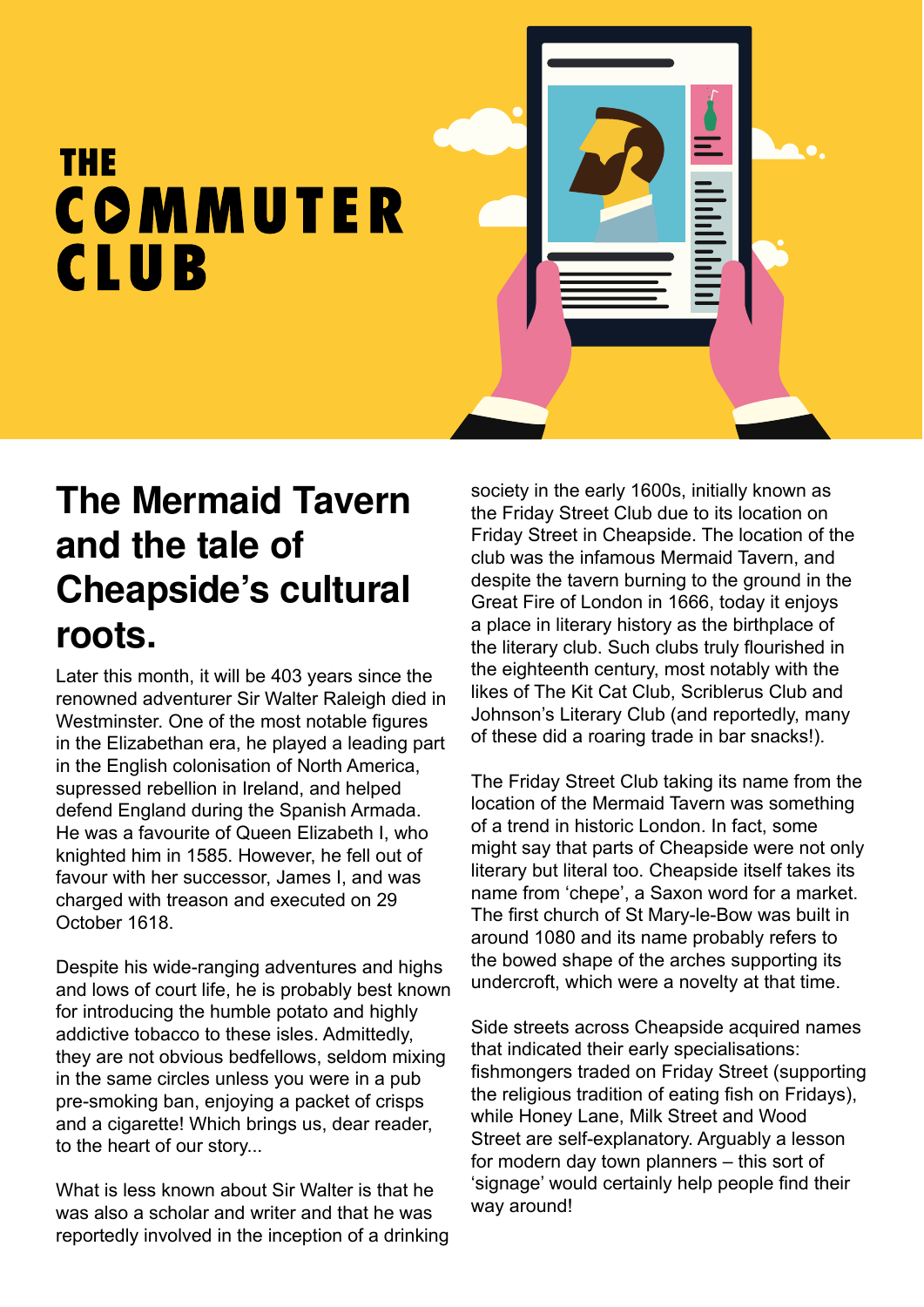But we digress - back to the Friday Street Club, which was also known rather snappily as the 'Fraternitie of Sireniacal Gentlemen'. The club met on the first Friday of every month, and attracted actors, playwrights, authors with many esteemed members including John Donne, Ben Jonson, Francis Beaumont and of course Sir Walter. Many believe William Shakespeare himself was a member, but alas, there is no documented evidence of this. However, Shakespeare was a friend of the landlord of the Mermaid and he was also known to regularly engage in lively exchanges of 'wit combats' with Ben Jonson, so it is perhaps not too much of a stretch to think of the Bard himself frequenting such a club.

The tavern's Elizabethan landlord William Williamson, 'was known as an honest man and of good government and would not suffer music and illegal games in his house'. His apprentice, William Johnson, who was an acquaintance of William Shakespeare having acted as a trustee on a purchase of a house in Blackfriars, took over the lease of the tavern around 1605.

It is likely that both Williamson and Johnson, worked hard to secure the custom of an elite



**Shakespeare and his contemporaries at the Mermaid Tavern. Painting by John Faed, 1851.**

clientele by keeping a reputable establishment, known for the quality of its food, drink and company.

The Mermaid's reputation was such that it survived for centuries – it certainly must have been some place to visit! William Gifford, Ben Jonson's nineteenth century editor, revisited the legend of the Mermaid…'Of this Club, which combined more talent and genius, perhaps, than ever met together before or since', stating that Jonson 'regularly repaired' with the great literary men of the times.

The Mermaid has inspired many a poet over the years. Francis Beaumont, was a poet and dramatist in Elizabethan England famous for his collaborations with John Fletcher. He is buried in Poets' Corner in Westminster Abbey at the entrance to St Benedict's chapel near Chaucer's monument. Having departed London, Beaumont wrote to his friend Ben Jonson recalling his times at the Mermaid and the lack of excitement in his new rural abode…

*Methinks a the little wit I had it lost Since I saw you; for wit is like a rest Held up at tennis, which men do best With the best gamesters. What things we have seen*

*Done at the Mermaid! heard words that have been* 

*So nimble, and so subtle flame, As if that every one (from whence they came) Had meant to put his whole wit in a jest, And had resolved to live a fool the rest Of his dull life.* 

This poem inspired another, written more than two centuries later. The famous poet, John Keats, resided in lodgings in Cheapside for a brief period. He must have mused long and often about the kindred spirits who had gone before him in the local area, perhaps even haunting the lodging that Keats found himself in when he wrote 'Lines on the Mermaid Tavern' in February 1818. Published in 1920, this is a poem where Keats is comparing the world to Elysium, the abode of the blessed after death, according to classical mythology. He is wondering where the souls of the dead poets have gone and asking, revealingly, was it better than the Mermaid Tavern?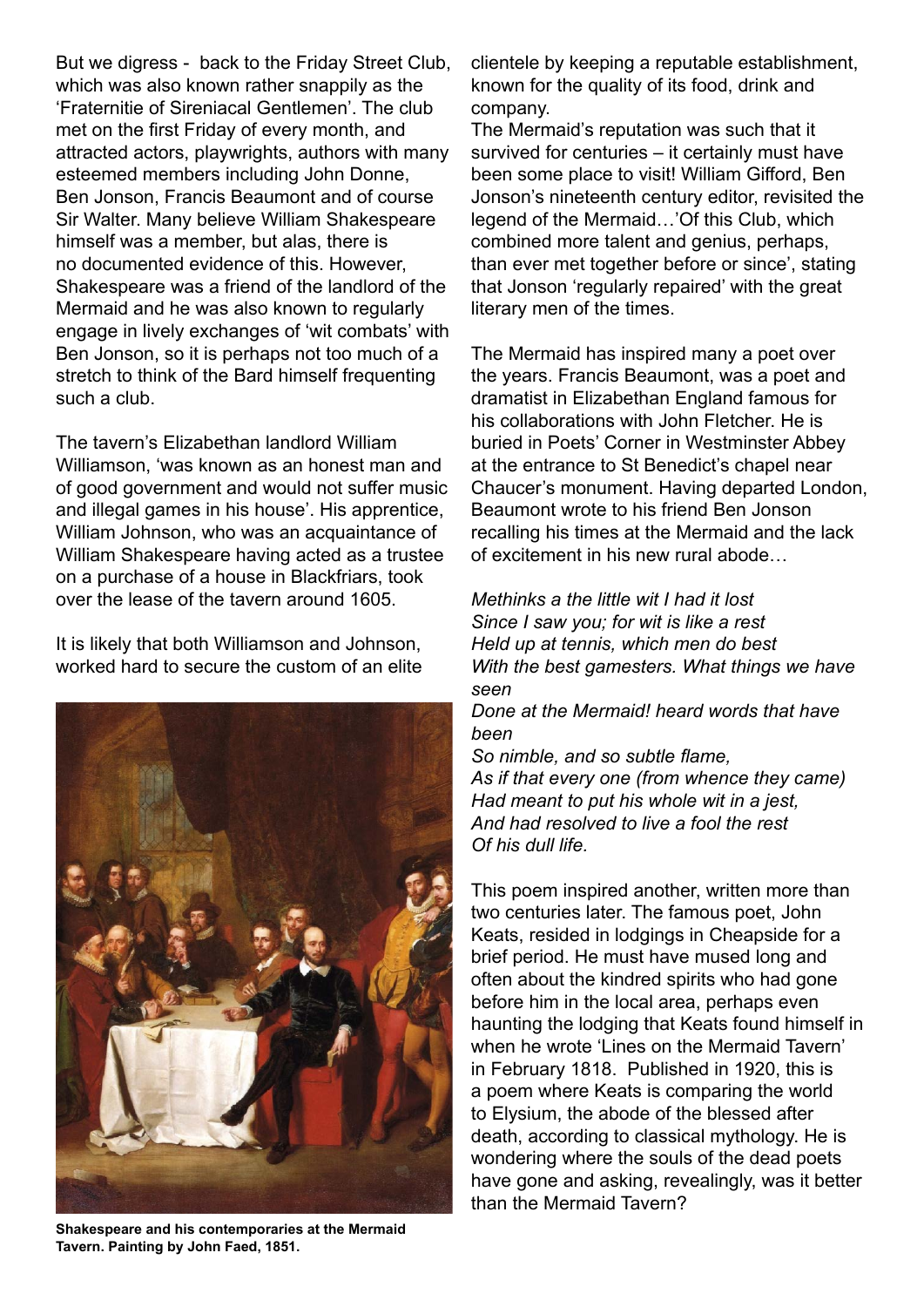*Souls of Poets dead and gone, What Elysium have ye known, Happy field or mossy cavern, Choicer than the Mermaid Tavern? Have ye tippled drink more fine Than mine host's Canary wine? Or are fruits of Paradise Sweeter than those dainty pies Drest as though bold Robin Hood Would, with his maid Marian, Sup and bowse from horn and can. I have heard that on a day Mine host's sign-board flew away, Nobody knew whither, till An astrologer's old quill To a sheepskin gave the story, Said he saw you in your glory, Underneath a new old sign Sipping beverage divine, And pledging with contented smack The Mermaid in the Zodiac. Souls of Poets dead and gone, What Elysium have ye known, Happy field or mossy cavern, Choicer than the Mermaid Tavern?* 

Fast forward 100 years since Keats' musings, and it seems fitting that today, Cheapside is at the forefront of the City of London's charge to evolve into a 24/7 destination with culture, leisure and hospitality at the heart of its offer. Despite the set back of the COVID pandemic, the area is bursting with new cultural destinations and world-class hospitality. Rather than thinking this is a recent innovation for Cheapside, it's satisfying to know that today's venues continue a tradition started by The Mermaid over 400 years ago (and the bar snacks have improved considerably).

The Ned is a fine example. Occupying a building built between 1924 and 1939 as the Midland Bank HQ, it may well have been the grandest bank on the face of the earth. When Soho House's Nick Jones saw the building in 2012, he knew immediately he wanted to do something with it. He joined up with Andrew Zobler, CEO of the Seydell Group, which owns the NoMad Hotel in New York and the rest is history.

Four years and £200 million later, you step off the street not into a hotel lobby but into a vast and outrageously grand food court – it's vibrant,



**Shakespeare and Johnson at The Mermaid, unknown artist**

bustling and brings visceral London to life in vivid technicolour. There is seating here for 850 and six restaurants set amidst the historic 3000 sq mt former banking hall. Lutyens Grill, the Californian-inspired Malibu Kitchen and the brasserie, Millie's Lounge, in particular, are exemplary. It may be located in a former bank, but there's no stuffiness to be found here – this is culture meeting commerce in action.

As the team at The Ned put it themselves, "The City is as busy as Soho and much better looking; it's the capital's engine room for commerce but also has more than its fair share of culture for one square mile."

A stone's throw from The Ned is the Bloomberg Arcade, another new foodie destination home to nine independent restaurants, public art and a pedestrianised haven in the heart of the Square Mile. The arcade itself is built on a site of rich Roman history, the true extent of which was revealed during the construction of Bloomberg's European Headquarters on Queen Victoria Street.

More than 14,000 Roman artefacts were uncovered during the excavation, some of which are now on display just metres away at London Mithraeum Bloomberg SPACE. Here, you can experience the restored Roman Temple of Mithras and enjoy contemporary art commissions responding to the site's unique history.